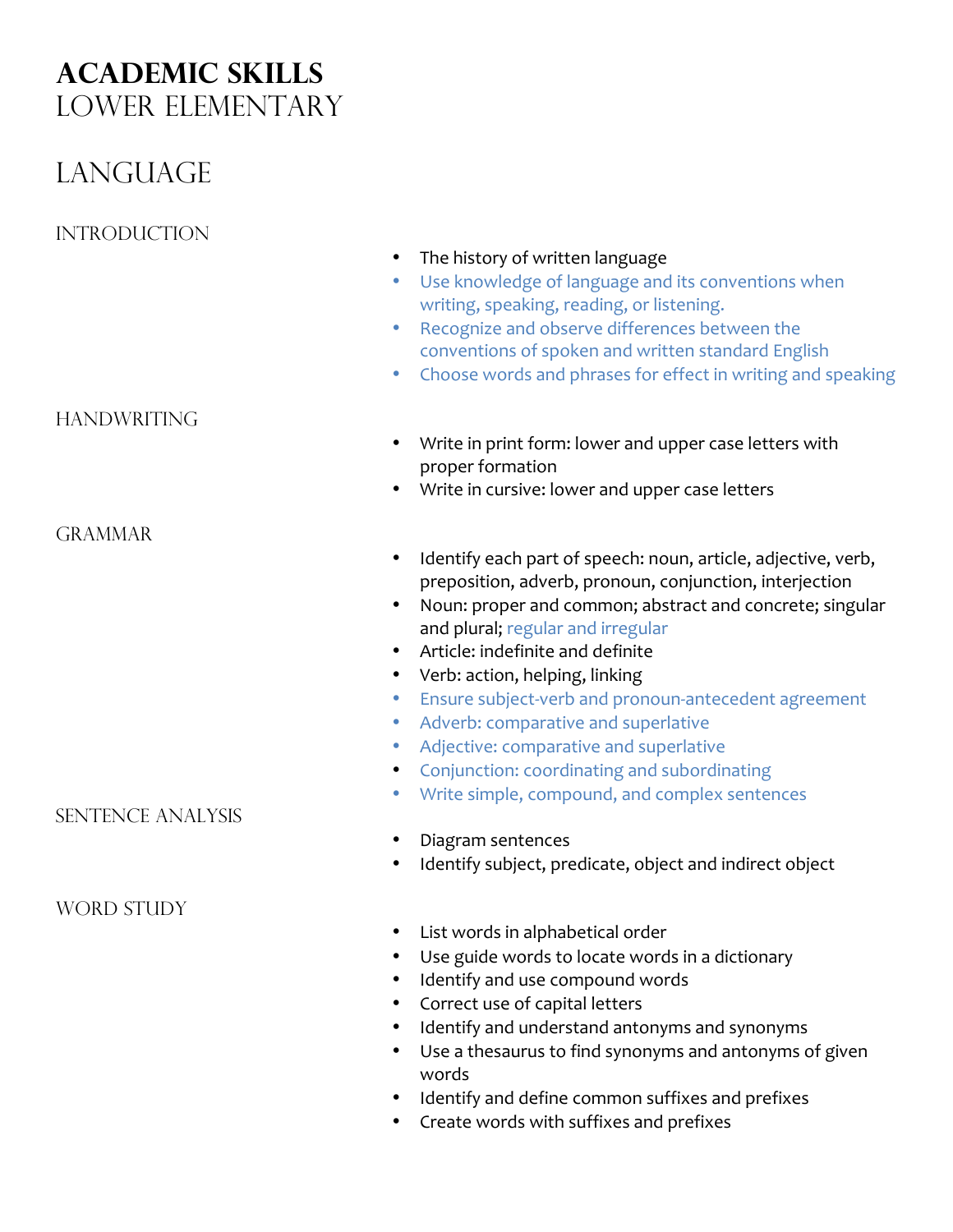- Identify and understand homonyms, homophones, homographs
- Identify and understand analogies
- Form and use possessives
- Determine or clarify the meaning of unknown and multiplemeaning word and phrases based on grade level reading and content, choosing flexibly from a range of strategies
- Demonstrate understanding of figurative language, word relationships and nuances in word meanings
- Acquire and use accurately grade-appropriate conversational, general academic, and domain-specific words and phrases, including those that signal spatial and temporal relationships

#### Punctuation and Mechanics

- Punctuate sentence endings: period, question mark, explanation point
- Capitalize initial words in sentences, proper nouns, and the pronoun "I"
- Correctly use comma, quotation marks, and apostrophe
- Understand the difference between phrases and sentences
- Identify types of sentences: statement, explanation, command, question
- Use conventional spelling for high-frequency words
- Use spelling patterns and generalizations
- Consult reference materials, including beginning dictionaries, as needed to check and correct spellings
- •

#### WRITTEN LANGUAGE

- The Four Square method and Six Trait writing is used as our guide to help children learn how to structure their writing as well as how to express themselves through writing. The Four Square method helps the student to structure their writing by formulating a topic sentence, introduction paragraph, supporting details and paragraphs, and conclusion paragraph. The Six Trait writing includes ideas, organization, voice, word choice, sentence fluency and conventions. Students' progress is documented using a rubric on all final drafts.
- Writes in a variety of genres including: fiction and nonfiction narrative, research, letters, journal entries, and poetry (opinion pieces)
- Organizes ideas in a brief written response to reading
- Writes stories using beginning, middle and end
- Use dialogue and descriptions of actions, thoughts, and feelings to develop experiences and events or show the response of characters to situations.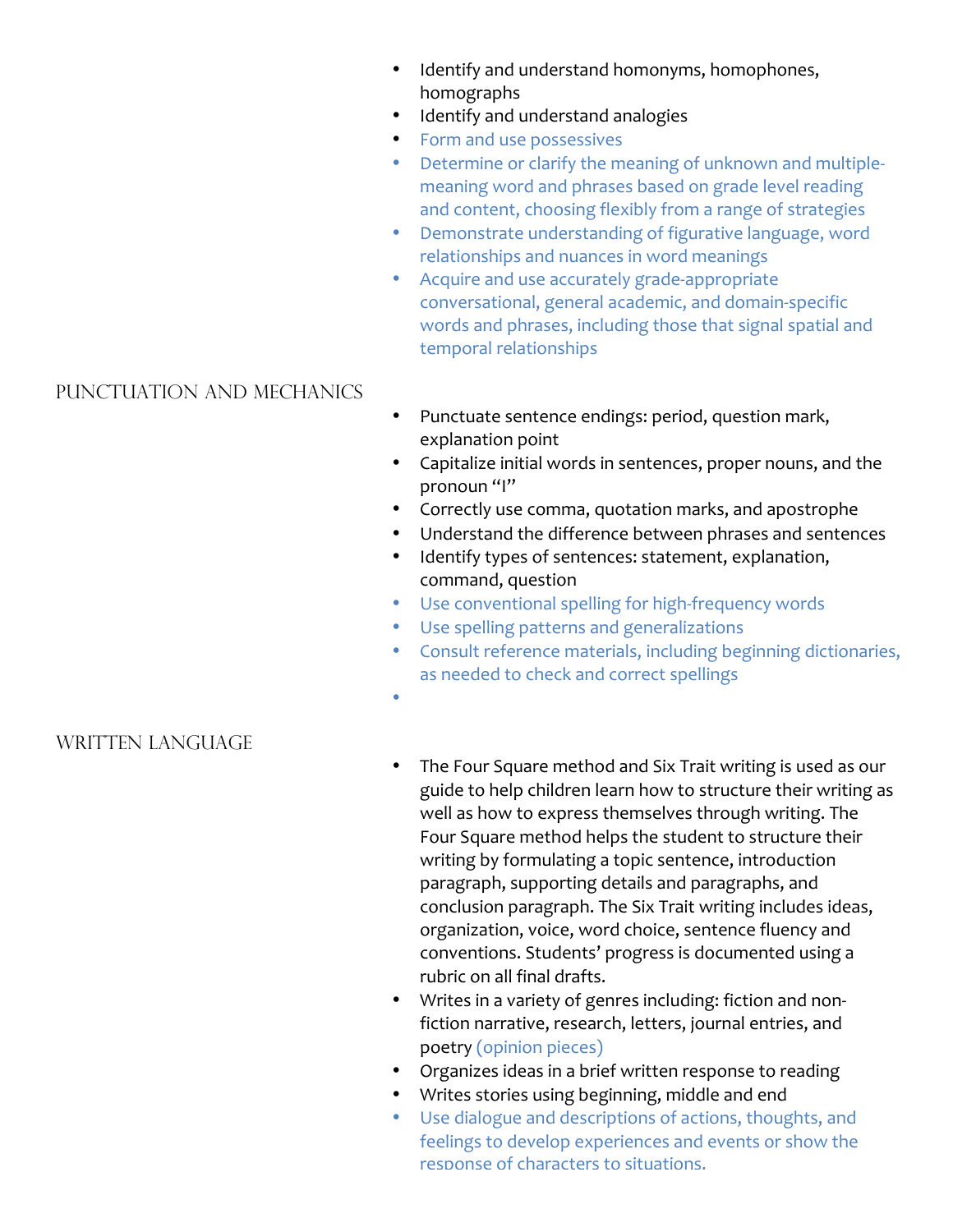- Write a paragraph using topic sentence and supporting details and conclusion
- Students engage in the writing process: pre-writing, rough draft, editing, final copy, and presentation
- Use a word list or a thesaurus to improve word choice
- Use linking words and phrases to connect ideas in writing
- Use temporal words and phrases to signal event order

**READING** 

- Demonstrates grade level fluency and comprehension
- Demonstrates oral fluency by reading aloud with appropriate voice
- Reads for pleasure

•

- Identifies genres
- Identifies parts of writing including chapter, scene and stanza and describes how they build upon each other
- Reads across genres
- Identify parts of a story: characters, setting, plot, problem and solution
- Asks questions about a text
- Makes predictions
- Answers questions about a text using examples
- Retells a story in proper sequence and determines the main idea, lesson or moral
- Demonstrates and applies reading comprehension skills such as inferences, main idea, details, comparing and contrasting, cause and effect, fact and opinion, drawing conclusions and sequencing in both fiction and informational texts.
- Determines the difference between literal and nonliteral language
- Distinguishes personal point of view from that of the narrator or other characters
- Compare and contrast writing by the same author (such as that in a series)
- Describe the relationship between a series of historical events, scientific ideas or concepts, or steps in technical procedures in a text, using language that pertains to time, sequence, and cause/effect
- Use text features and search tools (e.g., key words, sidebars, hyperlinks) to locate information relevant to a given topic efficiently.
- Distinguish personal point of view from that of the author of a text
- Use information gained from illustrations (e.g., maps, photographs) and the words in a text to demonstrate